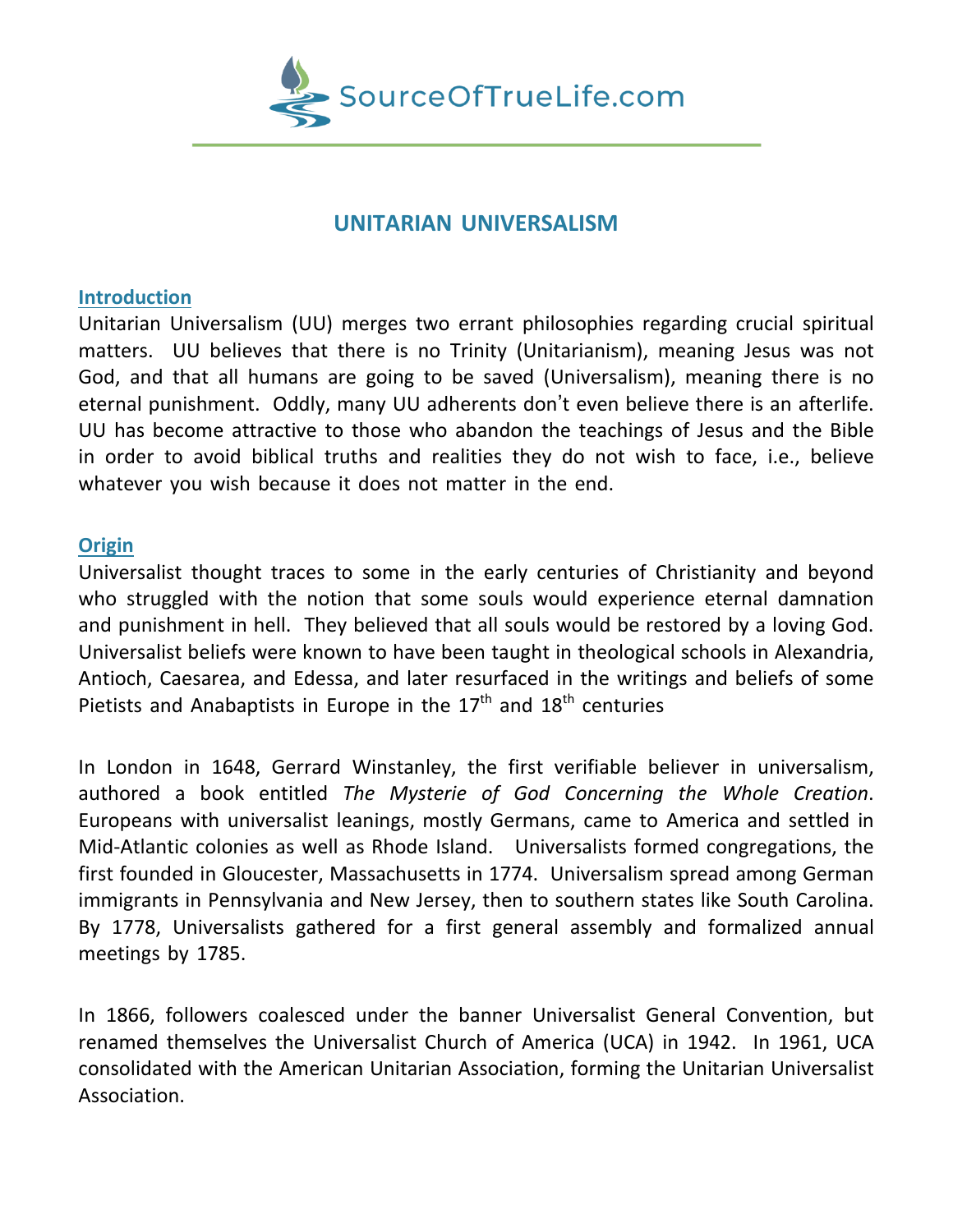### **Main Beliefs**

Following are the main UU beliefs, steeped in tolerance and lack of accountability for sin and evil:

**There is one God, no Trinity. One's concept of God is left to the individual.** They believe Jesus was not God (divine), merely a good teacher.

**All humans are good and do not need to be saved.** They believe it is totally incompatible to fathom a loving God condemning persons to punishment and eternal damnation. Hence, Jesus' death was not the atoning, one-time sacrifice for sin. All humans have the capacity for goodness and will improve themselves personally.

**The Bible is a human book, not the inspired Word of God.** The sayings and records of Jesus are nothing but embellishments and exaggerations on the part of the authors who recorded them.

**All paths (religions, philosophies) lead to God.** Humans can decide for themselves what to believe and others should not infringe on that right. This stands in stark contrast to the straight and narrow path Jesus said was necessary and would lead to God through him **(Matthew 7:13-14; John 14:6).**

UU is alien to biblical Christianity. It is a false and dangerous belief system, contrary to the Word of God. While promoting tolerance and a way free of discrimination or prejudice, they reject traditional biblical Christian beliefs.

### **Demographics**

Unitarian Universalism is a small religious group of 300,000 that has appeal to those who shun scrutiny and accountability. Adherents, according to their own website, are located in 33 U.S. states and the District of Columbia.

## **Closing Thoughts**

For another important article on Unitarian Universalism from a partner organization, please visit **[www.sourceoftruelife.com/Resources/Universalism](http://www.sourceoftruelife.com/Resources/Universalism)** and to compare Unitarian Universalist thought to other religions, we invite you to explore **[www.sourceoftruelife.com/Resources/ComparisonofReligions](http://www.sourceoftruelife.com/Resources/ComparisonofReligions)**

**\_\_\_\_\_\_\_\_\_\_\_\_\_\_\_\_\_\_\_\_\_\_\_\_\_\_\_\_\_\_\_\_\_\_\_\_\_\_\_\_\_\_\_\_\_\_\_\_\_\_\_\_\_\_\_\_\_\_\_\_**

This is an introduction on the subject of **Unitarian Universalism***.* Here are a few other resources you may wish to explore: